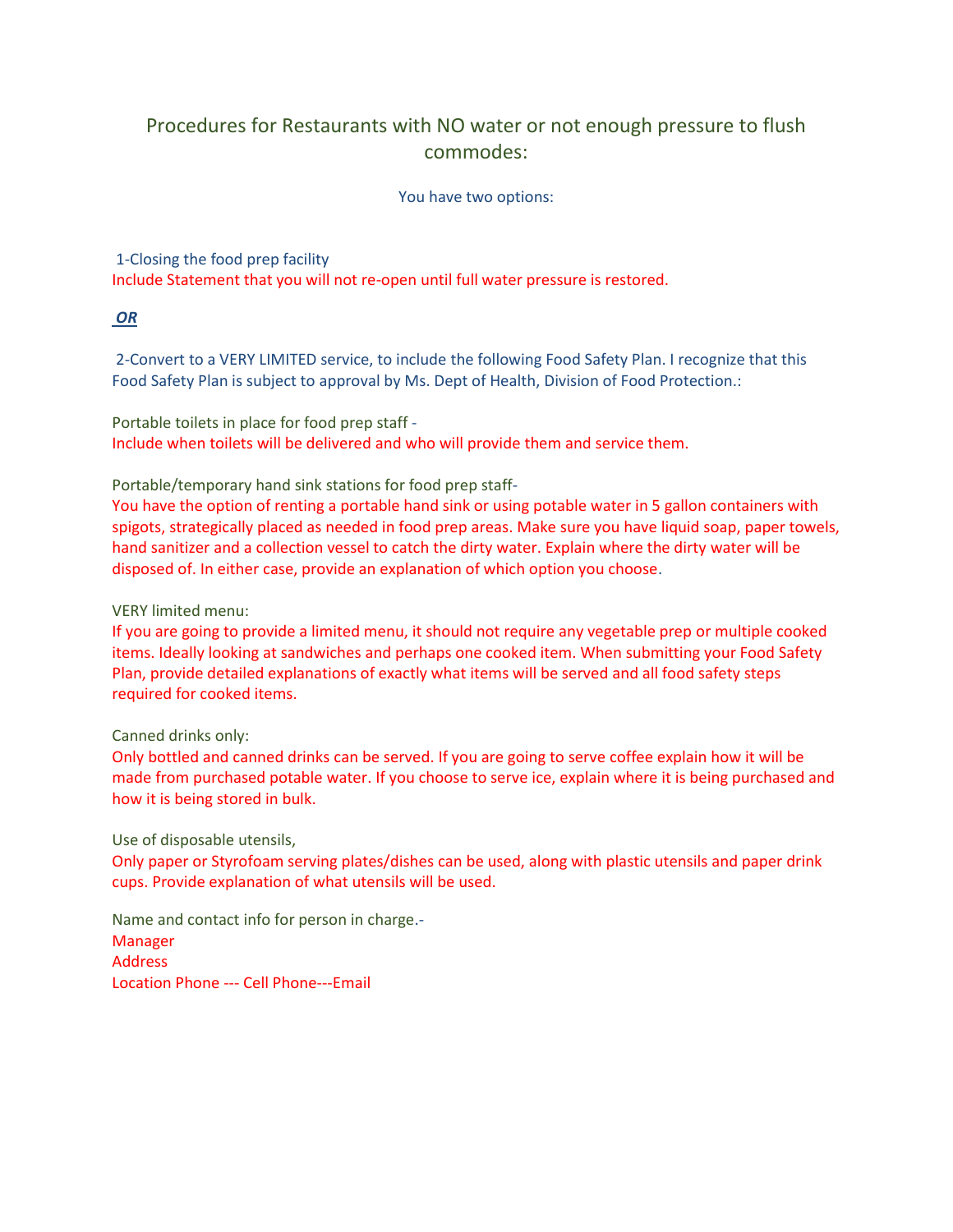

Food Safety Plan Template

I am closing my restaurant

I am converting to a limited service menu according to the following Food Safety Plan. I understand this plan must be approved by Ms. Dept of Health.

Portable toilets in place for food prep staff -

Portable/temporary hand sink stations for food prep staff-

VERY limited menu. Provide items and procedures.

Canned drinks only:

Use of disposable utensils,

Name and contact info for person in charge.- Manager Address Location Phone Cell Phone Email